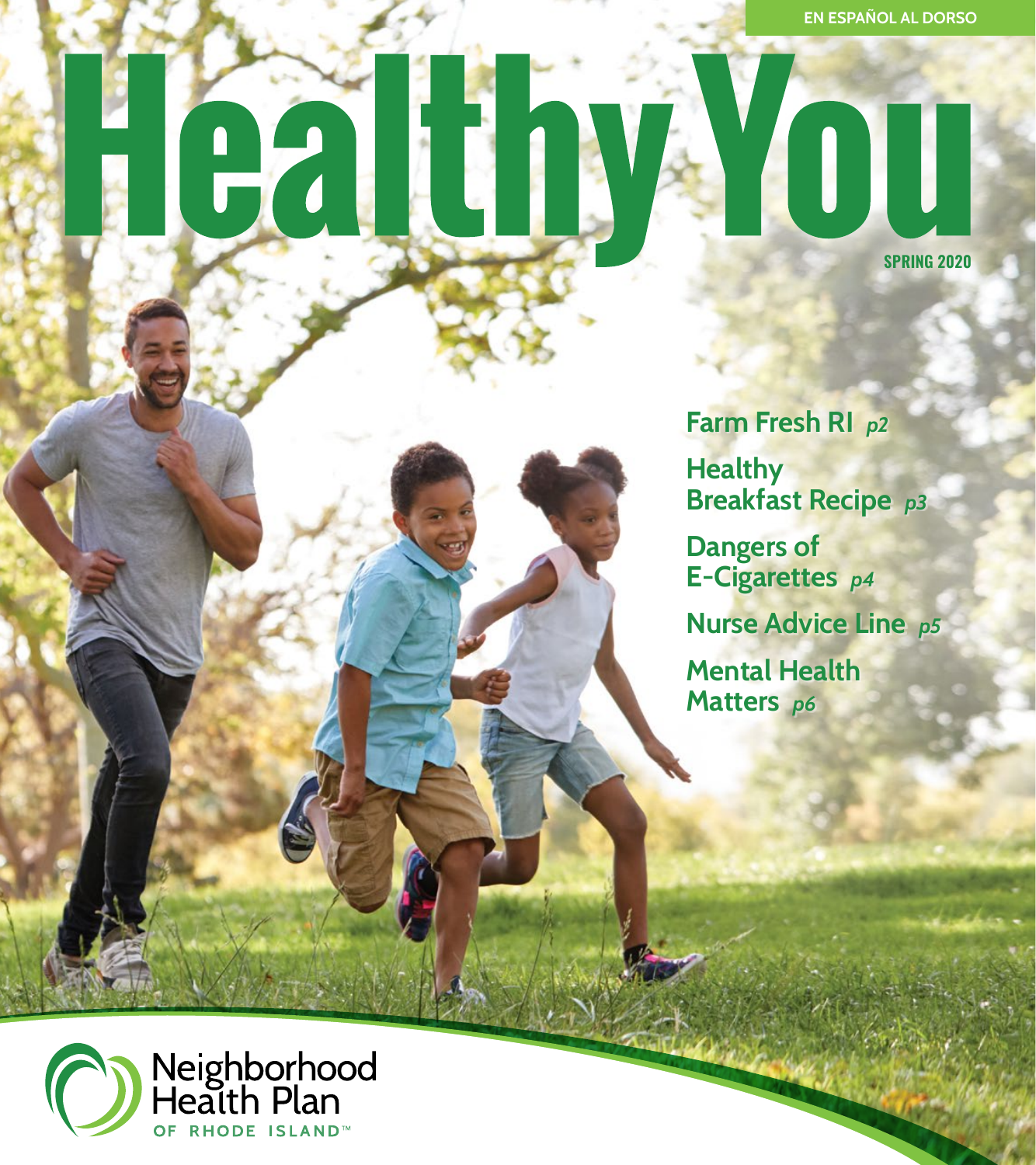### **MOBILE** MARKET FOOD **DELIVERY** THROUGH **FARM FRESH RI**

### **Farm Fresh RI offers food delivery through its Mobile Market. Get healthy, local and fresh foods delivered to your door!**

Delivery is available for people living in Providence, Pawtucket and the East Bay. If you live outside of those areas, you can also order online and do curbside pickup at The Hope Artiste Village building (1005 Main Street) in Pawtucket.

*To learn how to place an order and for more details, visit*  [www.farmfreshri.org/homedelivery/](http://www.farmfreshri.org/homedelivery/)

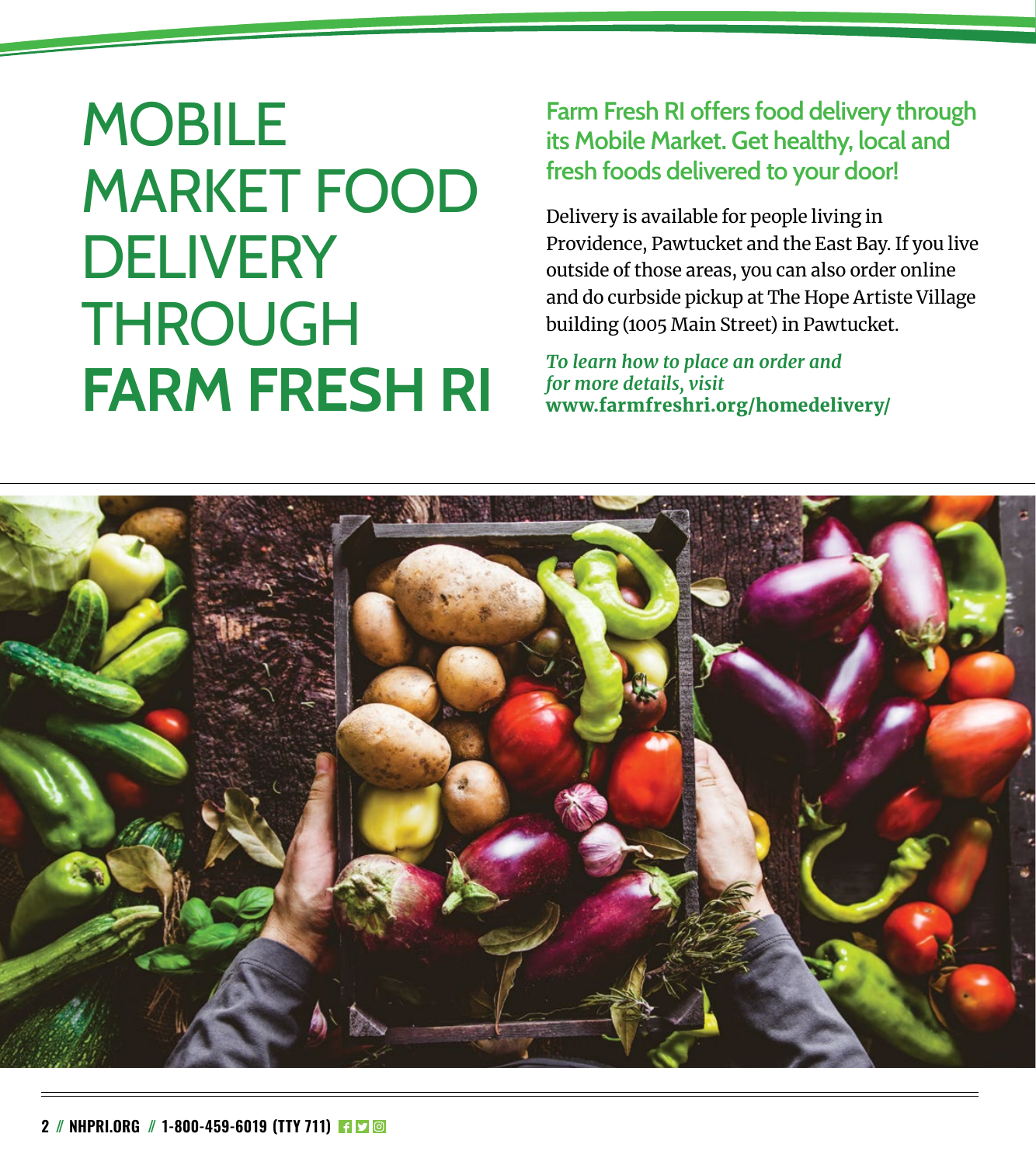# **Healthy RECIPE**

**It's good to start your day off with a healthy breakfast. Try out this recipe for whole wheat blueberry muffins—enjoy for breakfast or a healthy snack!** 



### **Whole Wheat Blueberry Muffins**

### **Ingredients**

- **•** 1 1/2 cups whole wheat flour
- **•** 3/4 cup sugar
- **•** 1/2 teaspoon salt
- **•** 2 teaspoons baking powder
- **•** 1/3 cup vegetable oil
- **•** 1 egg, slightly beaten
- **•** 1/3 cup nonfat or 1% milk
- **•** 1/2 cup unsweetened applesauce
- **•** 2 cups blueberries (fresh or frozen)

#### **Directions**

- 1. Preheat oven to 400 degrees. Lightly coat the bottom of 12 muffin cups with oil or baking spray.
- 2. Mix the flour, sugar, salt and baking powder in a large bowl.
- 3. In a separate bowl, blend vegetable oil, egg, milk and applesauce until smooth. Stir the liquid ingredients into the flour mixture until just moistened. Lightly stir in the blueberries.
- 4. Fill each muffin cup about 3/4 full.
- 5. Bake about 20 minutes, or until the muffin tops are golden brown. A toothpick inserted into the center of the muffin should come out moist but without batter.

*For nutrition details and more healthy breakfast recipes, visit* **[medlineplus.gov/recipes/breakfast/](https://medlineplus.gov/recipes/breakfast/)**

*Recipe Source: MedlinePlus, National Library of Medicine.*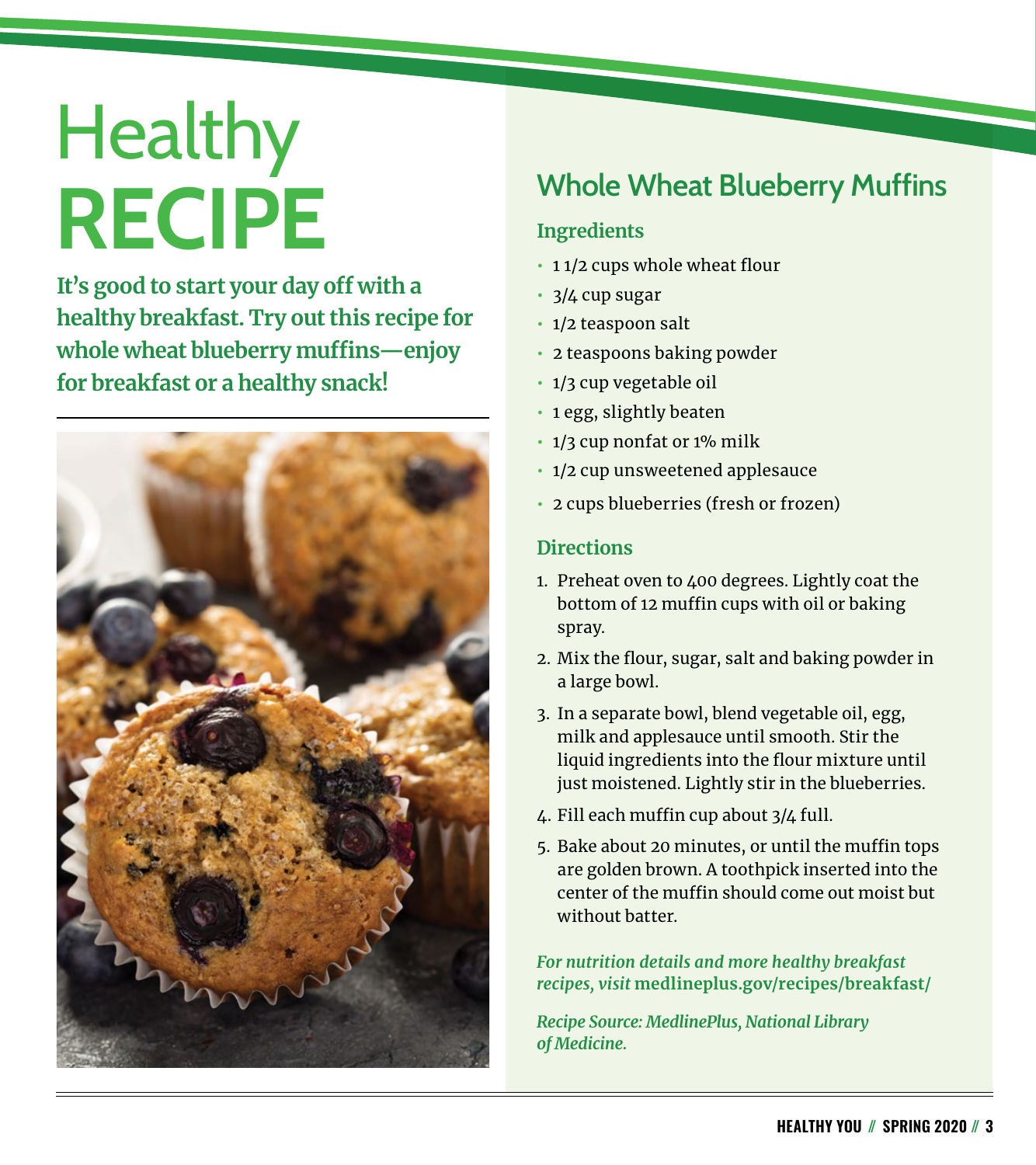

## The **DANGERS** of Electronic **Cigarettes**

Electronic cigarettes (e-cigarettes) are electronic devices that heat a liquid and produce an aerosol, not a harmless water vapor.

This aerosol usually has nicotine and other harmful things in it. No amount of nicotine is safe for kids, teens and adults. E-cigarettes are popular with young people, and it's important that parents and families know the risks.

### **The use of e-cigarettes is not safe for kids, teens, and young adults and can cause many health issues.**

- Most e-cigarettes contain nicotine and other harmful things. Nicotine is very addictive and young people can get addicted to it more easily.
- Kids, teens and young adults are at risk for longterm effects from exposing their brains to nicotine.
- Nicotine can harm the part of the brain that is responsible for memory, attention and learning. A lot of brain development happens in the teen years, but the brain keeps developing until around age twenty-five.
- Young people who use e-cigarettes may be more likely to smoke regular cigarettes in the future.

### **Talk to your Kids**

If you have a child, it's important to talk to them about the risks of using e-cigarettes. If you are worried about your child's e-cigarette use, please contact their primary care provider.

#### *For more information visit* **[www.cdc.gov/e-cigarettes](http://www.cdc.gov/e-cigarettes)**

Neighborhood Health Plan of Rhode Island complies with applicable Federal civil rights laws and does not discriminate on the basis of race, color, national origin, age, disability, or sex.

Spanish: ATENCIÓN: Si habla Español, tiene a su disposición servicios gratuitos de asistencia lingüística. Llame al 1-800-459-6019 (TTY 711). Portuguese: ATENÇÃO: Se fala português, encontram-se disponíveis serviços linguísticos, grátis. Ligue para 1-800-459-6019 (TTY 711).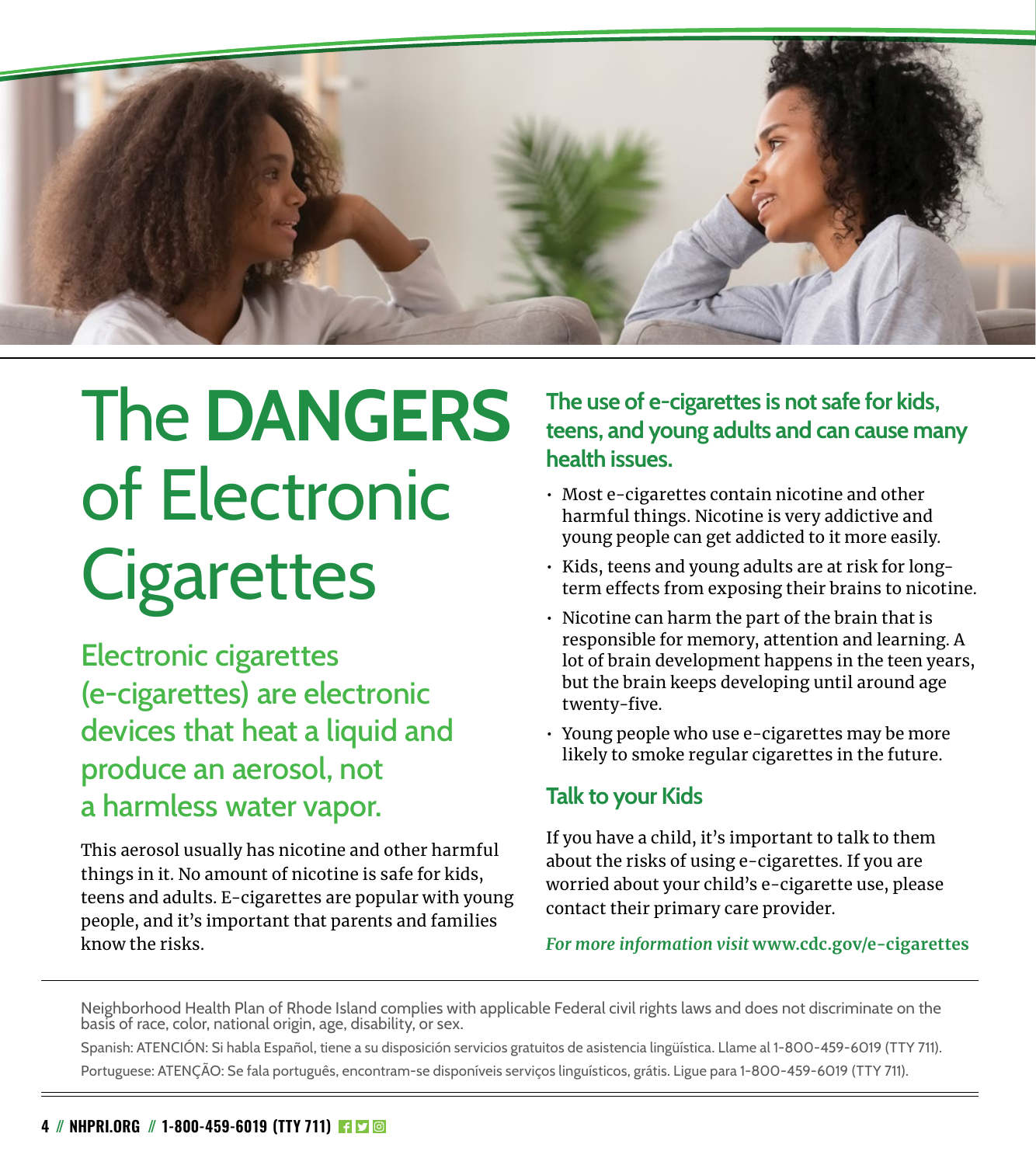## Gift Cards for **HEALTHY LIVING**

### **We want you to be healthy, which is why we offer Neighborhood REWARDS.**

With Neighborhood REWARDS, you can earn \$25 gift cards to Walmart for making good choices for your health and your family's health.

### **These healthy choices include:**

- **•** Getting your yearly check-up (adult)
- **•** Bringing your teen or child to their yearly check-up
- **•** Joining a gym
- **•** Completing certain health activities that are important for adults, teens and children

### Visit our website to learn more about Neighborhood REWARDS: **[www.nhpri.org/rewards](http://www.nhpri.org/rewards)**

**Remember:** Going to your yearly check-up is one of the best ways to stay healthy.



## A **CARING NURSE** is Just a Call Away

### **Our Nurse Advice Line is available to all our members.**

*It has caring nurses available 24 hours a day, 7 days a week. To speak to a nurse, call the Neighborhood Nurse Advice Line at 1-844-617-0563 (TTY 711).*